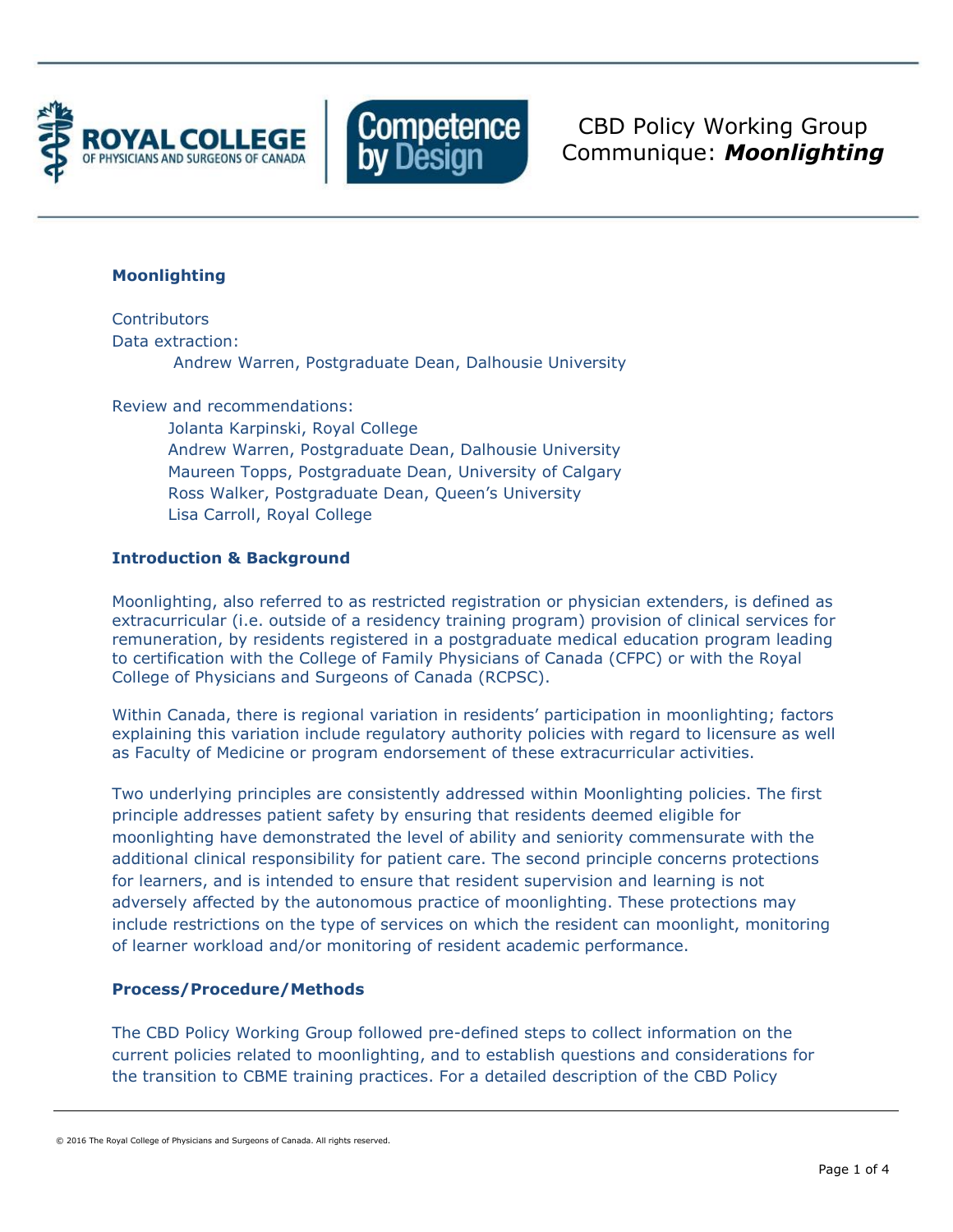Working Group processes and procedures, please refer to the Methods section on page [**X**] within the Introduction.

## **Data extraction**

The data extraction team reviewed policies from all English speaking PGME offices in Canada, looking at policies relevant to moonlighting. Quebec faculties were not included due to language barriers.

The template headings used to extract data from the policies are:

- Is moonlighting permitted
- How eligibility is defined
- Can eligibility be revoked
- How is eligibility revoked
- Approval authority
- How maximums are defined
- How monitoring is conducted

#### **Key terms and definitions**

| <b>Key terms</b> | <b>Other terms</b><br>currently in use                                                                          | <b>Definition</b>                                                                                                                                                                                                                                           |
|------------------|-----------------------------------------------------------------------------------------------------------------|-------------------------------------------------------------------------------------------------------------------------------------------------------------------------------------------------------------------------------------------------------------|
| Moonlighting     | <b>Restricted</b><br>registration<br><b>Physician Extenders</b><br><b>Bedside Physicians</b><br>Surgical assist | Extracurricular (i.e. outside of a residency<br>training program) provision of clinical<br>services for remuneration by residents<br>registered in a postgraduate medical<br>education program leading to certification<br>with the CFPC or with the RCPSC. |
| Service          | <b>Rotation</b><br>Clinical experience<br>Clinical service                                                      | A clinical or work structure to provide<br>patient care to a distinct population, often<br>organized along lines of specialization                                                                                                                          |

#### **Considerations for Post-Graduate Education Faculties**

Themes were identified through the analysis of existing PGME policies. These themes were considered in the context of the change to CBME and the resulting considerations and recommendations are provided to support future policy adaptation work at individual faculties.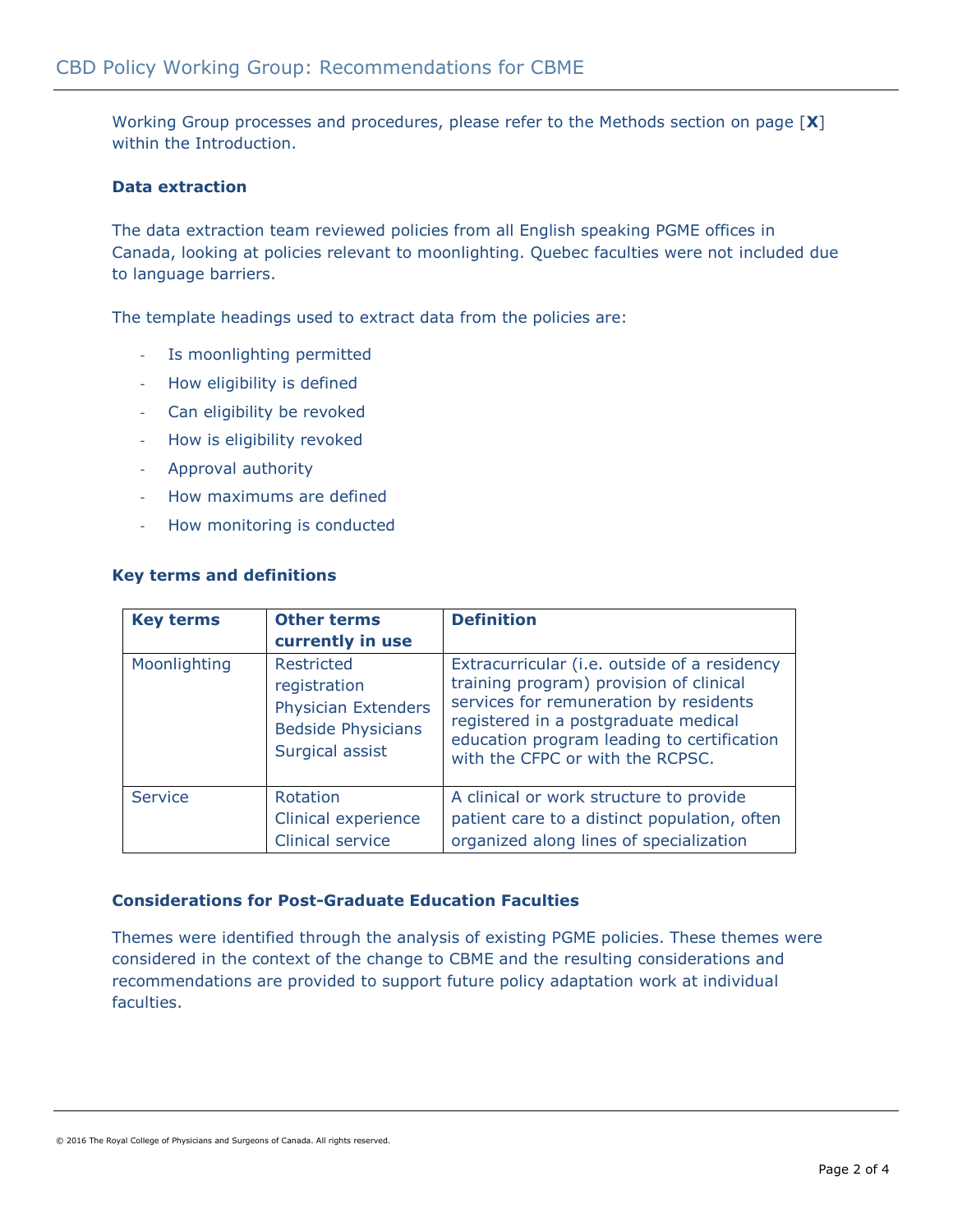# *Eligibility Criteria*

### Rationale for Change

A resident may be deemed eligible to participate in moonlighting, predicated on whether that resident has demonstrated competence in the skills aligned with the enhanced clinical responsibility. Currently, eligibility is defined by year of training and by the completion of rotations that are relevant to the moonlighting service, an explicitly time-based criterion. In CBME, the focus shifts to the demonstration of competence as opposed to time spent in training.

### Considerations and Recommendations

In order to uphold and maintain patient safety during moonlighting, an alternate definition of competence will need to be identified. Potential options may include: consideration of the resident's stage within the competence continuum; achievement of Entrustable Professional Activities (EPAs) relevant to the moonlighting service; and/or the achievement of specific competencies or milestones.

## *Ongoing Supervision during Moonlighting*

#### Rationale for Change

Current policies define supervision requirements specific to moonlighting service. In CBME, the entrustment of specific professional activities and the documentation of the resident's achievement may allow a reduction in the degree, or nature, of supervision for learners that are moonlighting, particularly during the latter stages of the Competence Continuum.

#### Considerations and Recommendations

Residents will continue to require supervision appropriate to their stage of training and the clinical service on which they are moonlighting. Within the Competence Continuum, the '*Transition to Practice'* stage may serve as a useful point at which to consider a reduction in the level of supervision required for those residents who wish to moonlight. The delineation of the requirement for supervision will also require involvement of the provincial regulatory authority.

# *Revoking eligibility for Moonlighting*

#### Considerations and Recommendations

Current policies define circumstances under which eligibility for moonlighting can be revoked. These circumstances include concerns about academic performance, compromise of the educational progress of the moonlighting resident and/or failure to abide to the terms of the moonlighting agreement (e.g. breaking the rules regarding maximum hours worked). These concerns and circumstances will not change in a CBME system and therefore it is not anticipated that this aspect of a Moonlighting policy will need revision.